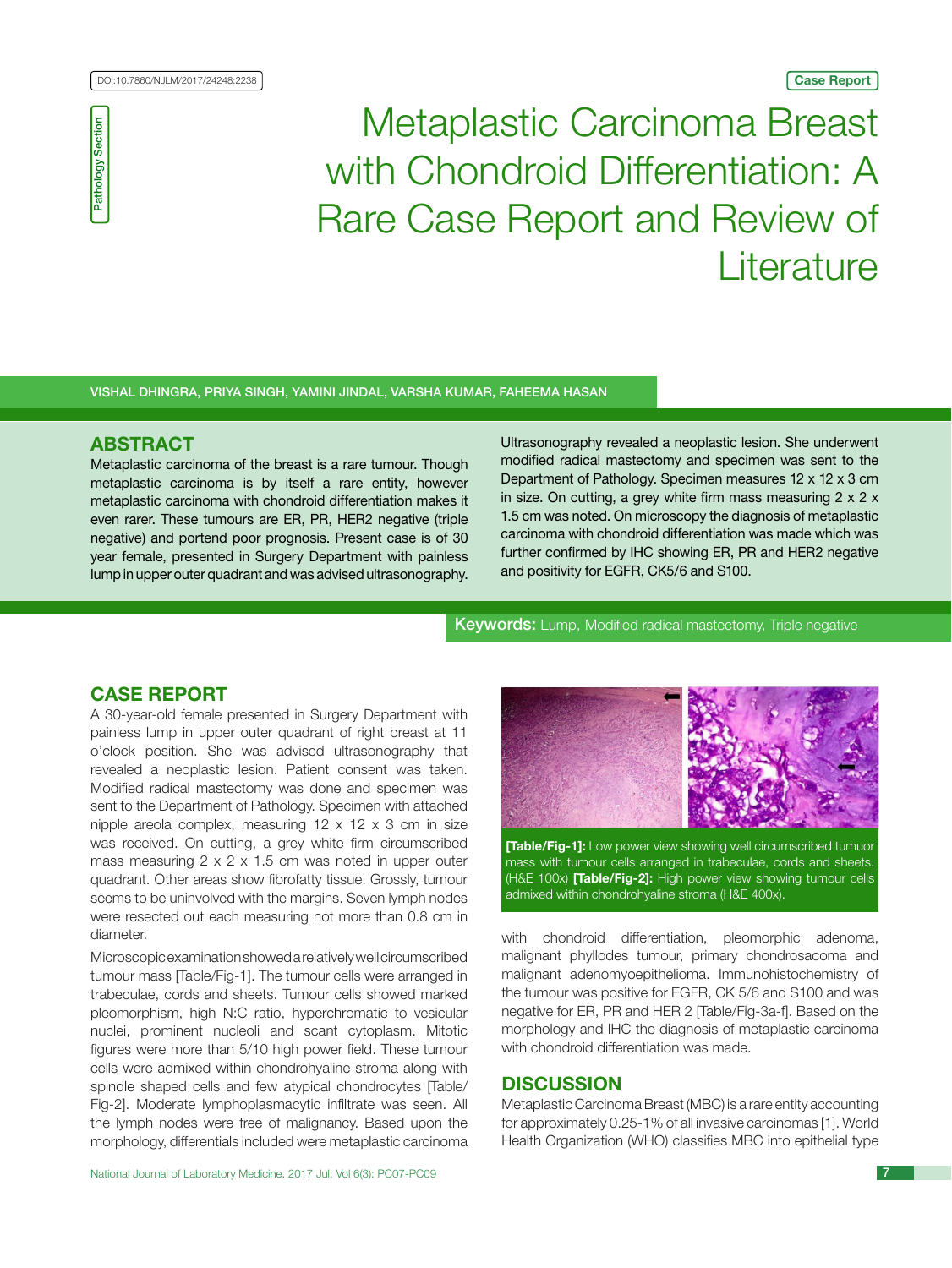Vishal Dhingra et al., Metaplastic Carcinoma Breast with Chondroid Differentiation: A Rare Case Report and Review of Literature www.njlm.net



**[Table/Fig-3a-f]:** Immunohistochemistry showing positive EGFR, CK5/6 & S100 and negative for ER, PR, HER 2.

and mixed type [2]. Epithelial-type is further classified into squamous cell carcinoma, adenocarcinoma with spindle cell differentiation and adenosquamous carcinoma. Mixed type MBC is further classified into carcinoma with chondroid metaplasia, carcinoma with osseous metaplasia and carcinosarcoma [2]. The term "metaplastic" is used because of admixture of epithelial and mesenchymal components. The synonyms for MBC used were adenosquamous carcinoma, carcinosarcoma, matrix producing carcinoma, sarcomatoid carcinoma, spindle cell carcinoma and squamous-cell carcinoma [3]. There are four variants of metaplastic carcinoma, namely, matrix producing carcinoma, carcinosarcoma, squamous cell carcinoma and spindle cell carcinoma [1]. Earlier study showed 91% of metaplastic carcinoma of any type display basal like phenotype, which as compared to Invasive Ductal Carcinoma (IDC) are more aggressive [4]. Whenever metaplastic carcinoma is suspected, careful gross sampling along with thorough histological and immunological examination should be done to confirm the presence of various epithelial and mesenchymal components.

Metaplasia is a reversible and adaptive change in which there is replacement of one adult cell type to another, and earlier study revealed that it's a genetic origin, through reprogramming of stem cells [5], which was further confirmed immunologically by CD44 positivity [6]. Recent studies of MBCs revealed a

prominent epithelial to mesenchymal transition signature as well as enrichment for inducers of tumour stem cell characteristics [7,8], or through a process of differentiation [9], cytogenetic and molecular studies suggest that the glandular and non-glandular components of these tumours originate from a common cell population [10]. In comparison to IDC, prognosis and treatment of MCB is unknown. But several studies showed patients with MCB have larger and highergrade tumours at the time of diagnosis with lesser hormone receptor positivity (triple negative) and lesser involvement of the regional lymph nodes [11,12]. This was similar to the present case which was triple negative with no lymph nodes involvement.

Metaplastic carcinoma is a challenge to both pathologist and clinician, as distinction of MBC from other malignancy is necessary, because the surgical treatment and radiotherapy and /or chemotherapy are different [3]. Present case was negative for ER, PR and HER 2 and positive for EGFR, CK 5/6 and S100 which was in keeping with the expectations for metaplastic carcinoma with chondroid differentiation. One study showed 10.3% of patients with MBC had metastatic disease as compared to only 0.9% of patients with IDC at the time of diagnosis. Hence, the incidence of stage IV disease at the time of presentation is higher in MBC than IDC [13].

The aetiology of metaplastic carcinoma is presently unknown. MBC has no specific radiological features [3]. It varies from well-defined to ill-defined mass and can be both calcified (speculated) or non-calcified [14]. Differential diagnosis for tumours showing the features of metaplastic carcinoma with chondroid differentiation are pleomorphic adenoma, malignant phylloides tumour, primary chondrosarcoma and malignant adenomyoepithelioma. The morphology and IHC of these differentials are summarized in [Table/Fig-4].

On the basis of gross, histomorphology and immunohistochemistry, pleomorphic adenoma, malignant adenomyoepithelioma, malignant phylloides and primary chondrosacoma were ruled out. Final diagnosis of metaplastic carcinoma with chondroid differentiation was made.

| <b>Differential Diagnosis</b>                                                                                         | Gross                                         | Histomorphology                                                                                                                                          | <b>IHC</b>                                        |
|-----------------------------------------------------------------------------------------------------------------------|-----------------------------------------------|----------------------------------------------------------------------------------------------------------------------------------------------------------|---------------------------------------------------|
| Metaplastic Carcinoma with<br>Chondroid Differentiation                                                               | Well circumscribed/ indistinct<br>borders     | Admixture of adenocarcinoma along with<br>dominant areas of chondroid differentiation                                                                    | $CK5/6 (+)$ , S100 $(+)$ ,<br>$CK14 (+), p63 (+)$ |
| Pleomorphic Adenoma                                                                                                   | Well circumscribed nodule                     | Glands, nests and single epithelial and<br>myoepithelial cell immersed in chondromyxoid<br>stroma                                                        | CK5/6 (-), S100 (+),<br>$CK14 (+), p63 (+)$       |
| Malignant Phyllodes Tumour                                                                                            | Well circumscribed mass                       | Malignant heterologous elements are present in<br>presence of benign epithelial component                                                                | CK5/6 (-), S100 (-),<br>CK14 (-), p63 (-)         |
| Primary Chondrosacoma                                                                                                 | Infiltrative borders                          | Atypical chondrocytes showing mild to severe<br>atypia in chondromyxoid background.                                                                      | CK5/6 (-), S100 (+),<br>CK14 (-), p63 (-)         |
| Malignant<br>Adenomyoepithelioma                                                                                      | Large tumours partially well<br>circumscribed | One or both components of AME become<br>malignant. In high grade malignancy showing<br>myoepithelial differentiation, a component of<br>AME is required. | $CK5/6 (+)$ , S100 $(+)$ ,<br>$CK14 (+), p63 (+)$ |
| <b>[Table/Fig-4]:</b> Comparison of gross features, histology and immunohistochemistry of the differential diagnoses. |                                               |                                                                                                                                                          |                                                   |